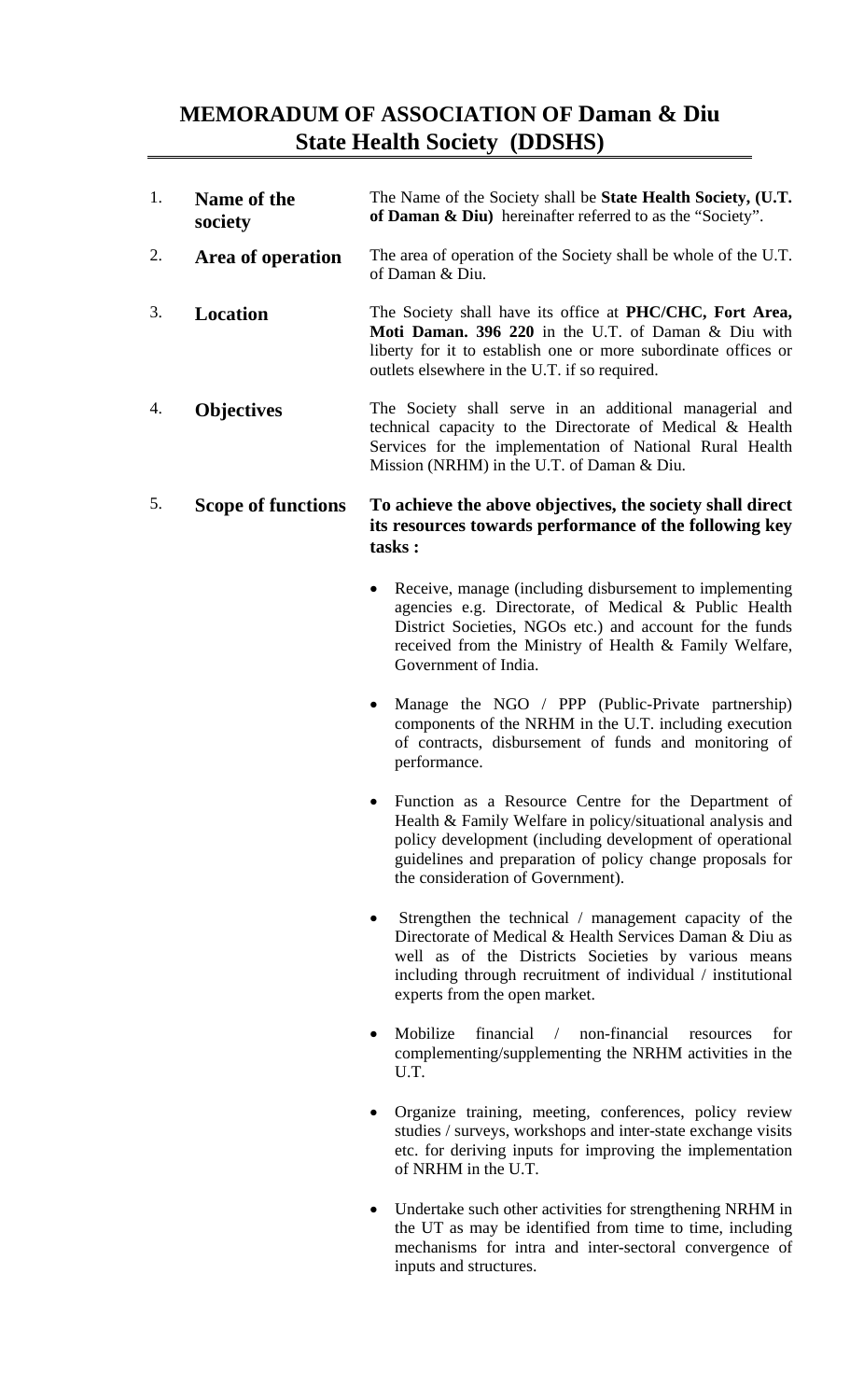## **For performing the above tasks, the Society shall:**

- Establish and carry out the administration and management of the Society's Secretariat, which will serve as the implementation arm of the Society.
- Create administrative, technical and other supports in the Secretariat of the Society as deemed necessary.
- Establish its own compensation package and employ, retain or dismiss personnel as required.
- Establish its own procurement procedures and employ the same for procurement of goods and services.
- Make rules and byelaws for the conduct of the activities of the Society and its Secretariat and add, rescind or very them from time to time, as deemed necessary.

The names, addresses, occupations and designations of the members of the Governing Body of the Society to whom by the rules and regulations of the Society, the management of the affairs of the Society is entrusted as required under **Section 2 of the Societies Registration Act, 1860 (No. XXl of 1860)** are as follows:

| Sl.              | <b>Name &amp; Designation</b> | <b>Address</b>               | <b>Status in</b>      | <b>Signature</b> |
|------------------|-------------------------------|------------------------------|-----------------------|------------------|
| No.              |                               |                              | <b>Governing body</b> |                  |
| 1.               | Shri V.K.Singh                | Secretariat, U.T. of Daman   | Chairman              |                  |
|                  | Administrator UT of           | & Diu, Fort Area, Moti       |                       |                  |
|                  | Daman & Diu.                  | Daman - 396220.              |                       |                  |
| 2.               | Shri Dharmendra               | Secretariat, U.T. of Daman   | Co-Chairman           |                  |
|                  | Development                   | & Diu, Fort Area, Moti       |                       |                  |
|                  | Commissioner                  | Daman - 396220.              |                       |                  |
| 3.               | Shri S. L. Bansal             | Secretariat, U.T. of Daman   | Vice Chairman         |                  |
|                  | Secretary Health              | & Diu, Fort Area, Moti       |                       |                  |
|                  |                               | Daman - 396220.              |                       |                  |
| $\overline{4}$ . | Dr. S. S. Vaishya             | Directorate of M&HS,         | Convener /            |                  |
|                  | DMHS/Spl. Sec (H)             | PHC, Fort Area, Moti         | Member                |                  |
|                  |                               | Daman - 396220.              | Secretary /           |                  |
|                  |                               |                              | Executive             |                  |
|                  |                               |                              | Secretary             |                  |
| 5.               | Dr. B. Hansraj                | Directorate of M&HS,         | Co-Convener           |                  |
|                  | Dy. Director                  | PHC, Fort Area, Moti         |                       |                  |
|                  |                               | Daman - 396220.              |                       |                  |
| 6.               | Dr. M. Modassir               | Collectorate, Dholar, Fort   | Member                |                  |
|                  | Collector                     | Area, Moti Daman -           |                       |                  |
|                  |                               | 396220                       |                       |                  |
| 7.               | Dr. Ranbir Singh              | Collectorate, Diu            | Member                |                  |
|                  | Collector                     |                              |                       |                  |
| 8.               | Dr. B. R. Chand               | Govt. Hospital, Marwad,      | Member                |                  |
|                  | <b>Medical Superintendent</b> | Nani Daman - 396210          |                       |                  |
| 9.               | Shri P. J. Bamania            | Directorate of Accounts,     | Member                |                  |
|                  | Director of Accounts          | Fort Area, Moti Daman -      |                       |                  |
|                  |                               | 396220.                      |                       |                  |
| 10.              | Social Welfare Officer        | Department of Social         | Member                |                  |
|                  |                               | Welfare, Collectorate,       |                       |                  |
|                  |                               | Dholar, Moti Daman-          |                       |                  |
|                  |                               | 396220.                      |                       |                  |
| 11.              | Dy. Director Planning         | Secretariat, Fort Area, Moti | Member                |                  |
|                  | & Statistics                  | Daman - 396220.              |                       |                  |

## *OFFICIAL MEMBER*

**Governing Body** 

6. **Members of the**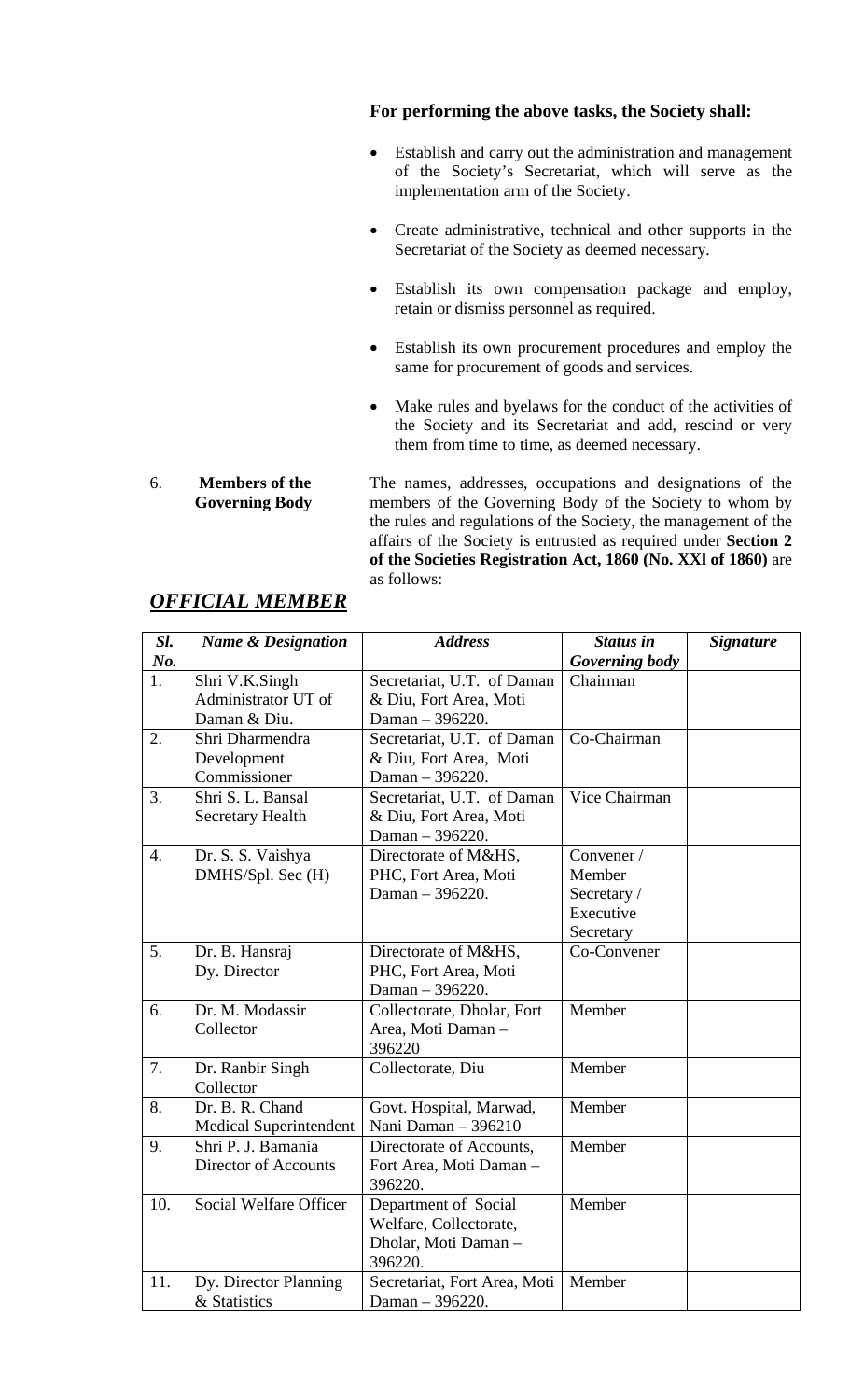| Sl.                                   | <b>Name &amp; Designation</b>                          | <b>Address</b>                                       | <b>Status in</b> | <b>Signature</b> |
|---------------------------------------|--------------------------------------------------------|------------------------------------------------------|------------------|------------------|
| No.                                   |                                                        |                                                      | Governing body   |                  |
| 12.                                   | <b>Health Officer</b>                                  | PHC Ghoghla, Diu                                     | Member           |                  |
| 13                                    | <b>Assistant Director</b><br><b>NVBDCP</b>             | PHC / CHC Moti Daman -<br>396 220.                   | Member           |                  |
| 14                                    | Medical Officer / I/c                                  | PHC / CHC Moti Daman -                               | Member           |                  |
|                                       | <b>National Tuberculosis</b>                           | 396 220.                                             |                  |                  |
|                                       | <b>Control Programme</b>                               |                                                      |                  |                  |
| 15                                    | Medical Officer / I/c                                  | PHC / CHC Moti Daman-                                | Member           |                  |
|                                       | <b>National Leprosy</b><br>Elimination                 | 396 220.                                             |                  |                  |
|                                       | Programme                                              |                                                      |                  |                  |
| 16                                    | Medical Officer / I/c                                  | PHC / CHC Moti Daman -                               | Member           |                  |
|                                       | <b>National Programme</b>                              | 396 220.                                             |                  |                  |
|                                       | for the Control of                                     |                                                      |                  |                  |
|                                       | <b>Blindness</b>                                       |                                                      |                  |                  |
| 17                                    | Medical Officer / I/c<br><b>National Mental Health</b> | PHC / CHC Moti Daman -<br>396 220.                   | Member           |                  |
|                                       | Programme                                              |                                                      |                  |                  |
| 18                                    | Medical Officers / I/c.                                | PHC / CHC Moti Daman -                               | Member           |                  |
|                                       | National other Health                                  | 396 220.                                             |                  |                  |
|                                       | Programmes                                             |                                                      |                  |                  |
| 19                                    | Medical Officer / I/c.                                 | PHC / CHC Moti Daman -                               | Member           |                  |
| 20.                                   | Family Welfare<br>C.D.P.O.                             | 396 220.<br>ICDS, Daman.                             | Member           |                  |
|                                       |                                                        |                                                      |                  |                  |
| 21.                                   | <b>Assistant Director</b><br>Education                 | <b>Education Department,</b><br>Nani Daman - 396 210 | Member           |                  |
| 22.                                   | <b>Assistant Director</b>                              | Zilla Phanchyat Office                               | Member           |                  |
|                                       | Education (Primary &                                   | Dholar, Moti Daman -396                              |                  |                  |
|                                       | Secondary section                                      | 220                                                  | Co-ordinator of  |                  |
| 23.                                   | Dr. S. D. Bhardwaj<br><b>Research Officer</b>          | Directorate of Medical<br>& Health Services, PHC,    | the Health       |                  |
|                                       |                                                        | Moti Daman - 396220.                                 | Society/Co-      |                  |
|                                       |                                                        |                                                      | coordinator      |                  |
|                                       |                                                        |                                                      | <b>NRHM</b>      |                  |
|                                       |                                                        | <b>Member from Public Representative</b>             |                  |                  |
| 1.                                    | Shri Dahyabhai Patel                                   | Office of the Member of                              | Member           |                  |
|                                       | Member of Parliament,<br>Daman & Diu,                  | the Parliament, Fort<br>Area, Moti Daman - 396       |                  |                  |
|                                       |                                                        | 220                                                  |                  |                  |
| 2.                                    | Shri Ketan D. Patel                                    | Office of the President                              | Member           |                  |
|                                       | President, Zilla                                       | Zilla Panchayat,                                     |                  |                  |
|                                       | Panchayat, Daman & Diu                                 | Dholar, Moti Daman.                                  |                  |                  |
| 3.                                    | Shri Vishal C. Tandel                                  | Daman 396 220                                        | Member           |                  |
|                                       | President, Daman                                       | Daman Municipal<br>Council,                          |                  |                  |
|                                       | Municipal Council                                      | Fort Area, Moti Daman.                               |                  |                  |
| 4.                                    | President, Diu Municipal                               | Diu Municipal Council                                | Member           |                  |
|                                       | Council                                                | Div(U.T.)                                            |                  |                  |
| 5.                                    | President, Daman                                       | DIA Office, Somnath                                  | Member           |                  |
|                                       | <b>Industrial Association</b>                          | Dabhel, Nani Daman<br>Daman - 396 220                |                  |                  |
| <b>Nominated Non Official Members</b> |                                                        |                                                      |                  |                  |
| 1.                                    | President, IMA, Daman                                  | Zapabar, Main Road                                   | Member           |                  |
|                                       | <b>Branch</b>                                          | Nani Daman                                           |                  |                  |
|                                       |                                                        | Daman - 396 220.                                     |                  |                  |
| 2.                                    | President, Mahila                                      | Roshan Maszil,                                       | Member           |                  |
|                                       | Mandal, Daman                                          | Zapabar, Main Road<br>Nani Daman                     |                  |                  |
|                                       |                                                        | Daman - 396 220.                                     |                  |                  |